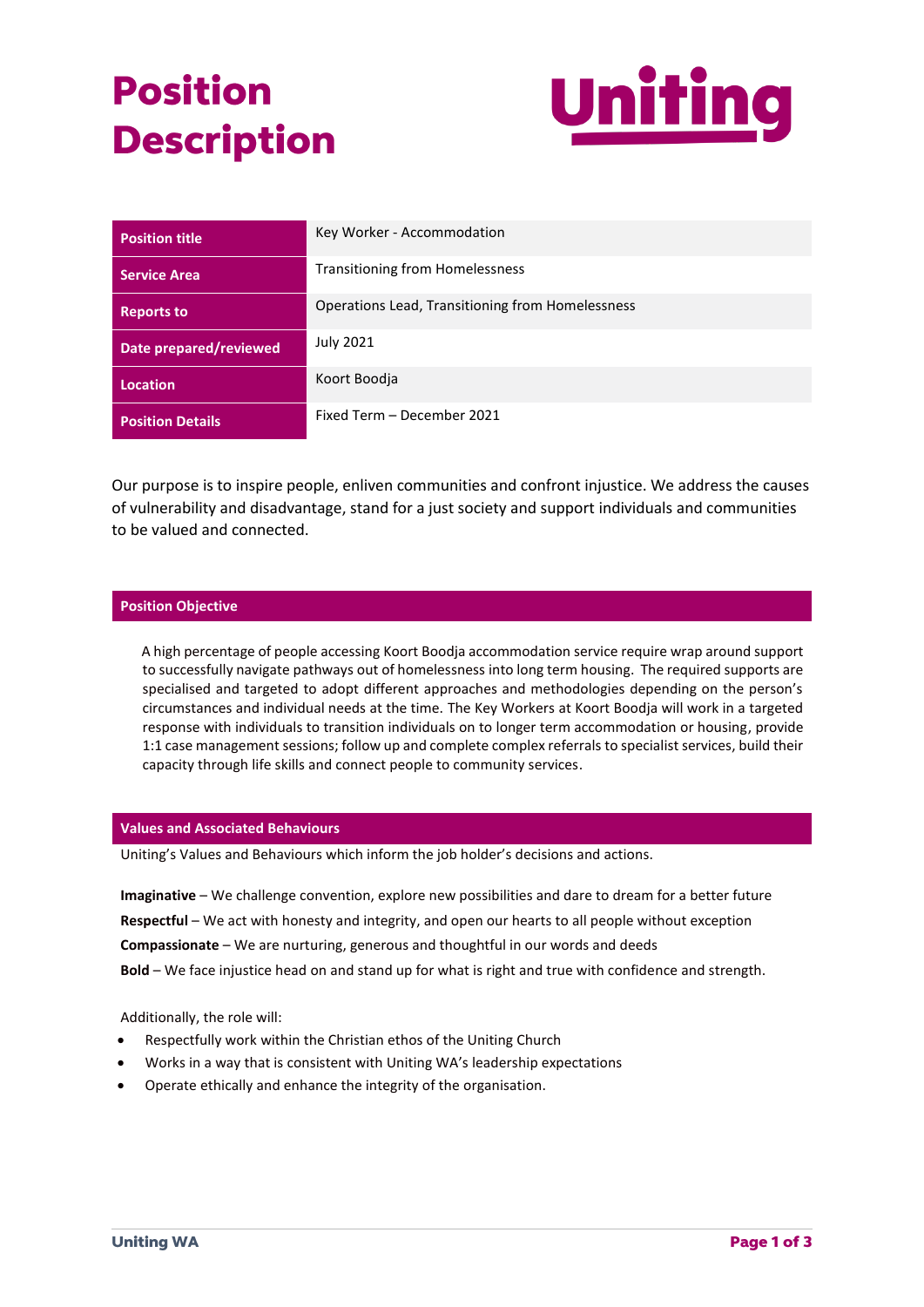### **Key Responsibilities**

These represent the key outputs of the job, the job's deliverables. They are not specific activities in themselves. These form the basis of the objectives and measurements set for the job holder under the Uniting Performance Management System annually.

The Key Workers at Koort Boodja accommodation service will:

- Create a welcome and inclusive environment for people who may find crisis services stressful or overwhelming to attend
- Enable greater targeted approach to the complexities of homelessness with a focus on Housing and Accommodation
- Build and facilitate pathways and referrals to specific services ie mental health, AOD services and Incorporated Aboriginal organisations
- Accompany clients as they access further supports, assisting them to navigate often unfamiliar systems
- Provide weekly case management sessions
- Provide 1:1 support sessions; and follow up and complete complex referrals to accommodation, housing and specialist services
- Establish relevant networks with community agencies and accommodation providers to ensure the best possible outcomes for residents at Koort Boodja
- Develop partnerships and relationships with support services and government agencies
- Maintain accurate case management records, in line with Uniting WA standards and requirements
- Complete all data base entries
- Assist with the provision of reports and other information as required by Uniting WA, funding bodies and other government bodies and organisations
- Attend and contribute to team meetings
- Identify and report hazards in the workplace
- Exercise duty of care according to agency policy and ensure risks related to service delivery or projects are identified and escalated and/or addressed.

#### **Standard Key Responsibilities (for all Uniting staff)**

- To operate within delegated authority and comply with legal, regulatory obligations and requirements of our internal policies and procedures
- Identify and deal (manage and monitor) with risks associated with Uniting
- Compliance with the values and associated behaviours of Uniting
- Compliance with the policies and procedures of Uniting including statutory policies
- Completion of any training and associated assessments identified as a requirement of the position.